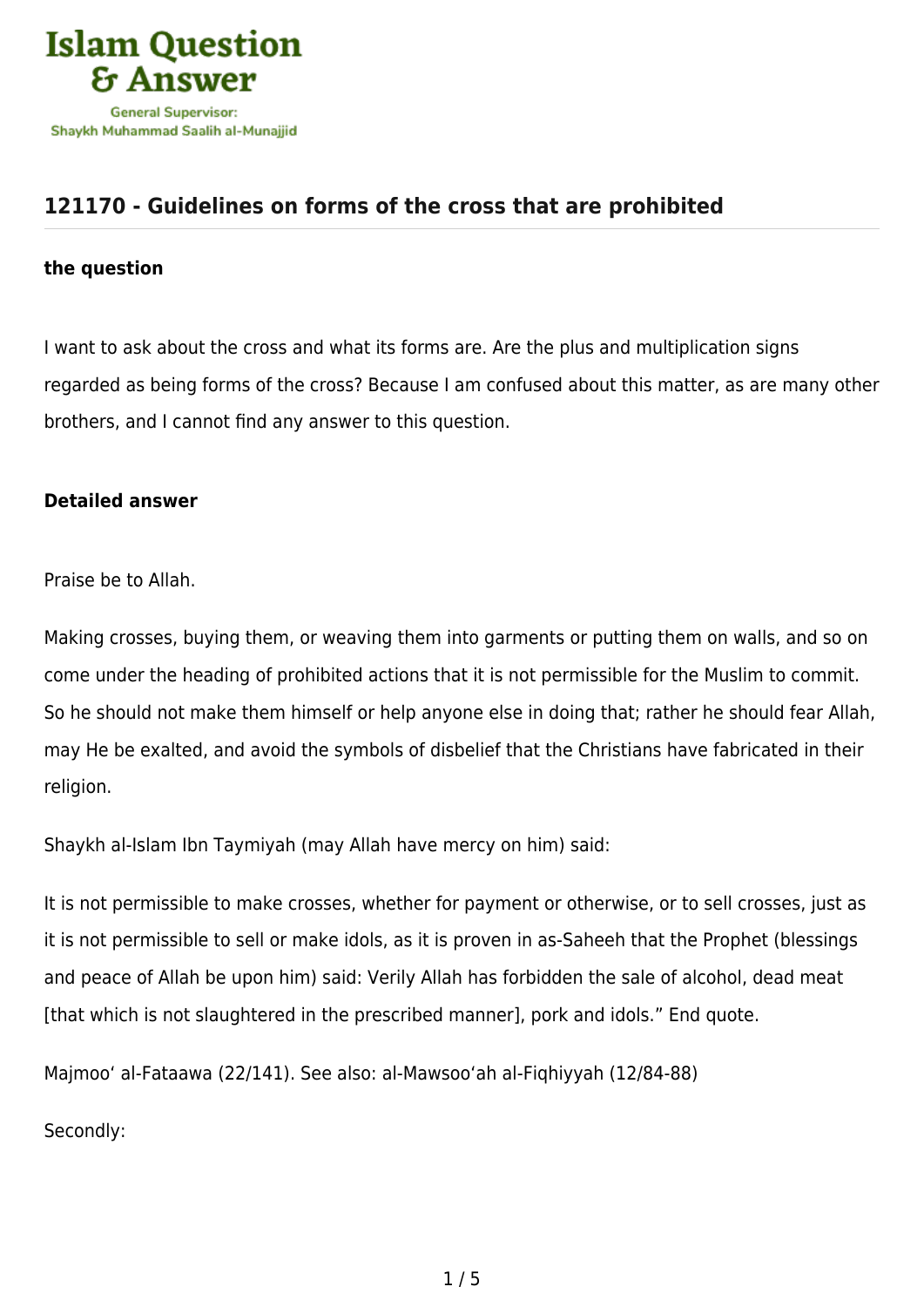

The cross has many forms and types, that vary according to time and place, among various Christian sects. It takes many forms, which you can see on the following link:

## <http://en.wikipedia.org/wiki/cross>

What appears to us to be the case with regard to the ruling on drawing or wearing these types and forms of crosses is the following:

1.

If it is drawn on the basis that it is a cross, it is not permissible for the Muslim to carry it, wear it, buy it, sell it or draw it, because the reason for the prohibition on drawing or wearing crosses is to avoid imitating the Christians and venerating their false religious symbols. This reason is applicable to all forms of the cross that are known to various Christian sects, if it is made on the basis that it is a cross so that it may be venerated and taken as a symbol for whatever they want.

2.

If it is drawn as a kind of decoration, or some household items and utensils are manufactured and happen to have one of the kinds of crosses mentioned above on them, then it depends:

(a) If it is obvious at first glance that it is the kind of cross that is well known today, as it appears in the majority of churches and among most Christians, and it is composed of two lines, one of which is vertical and the other is horizontal, and the horizontal line intersects with the vertical line, and the upper portion is shorter than the lower portion, which is the most famous form of the cross since it was adopted by the Christians, based on the wooden apparatus on which those who were to be executed were crucified – if it appears at first glance to be like this, then it must be removed or altered so that it no longer looks like a cross. The Prophet (blessings and peace of Allah be upon him) would not leave anything in his house on which there were crosses but he would alter them.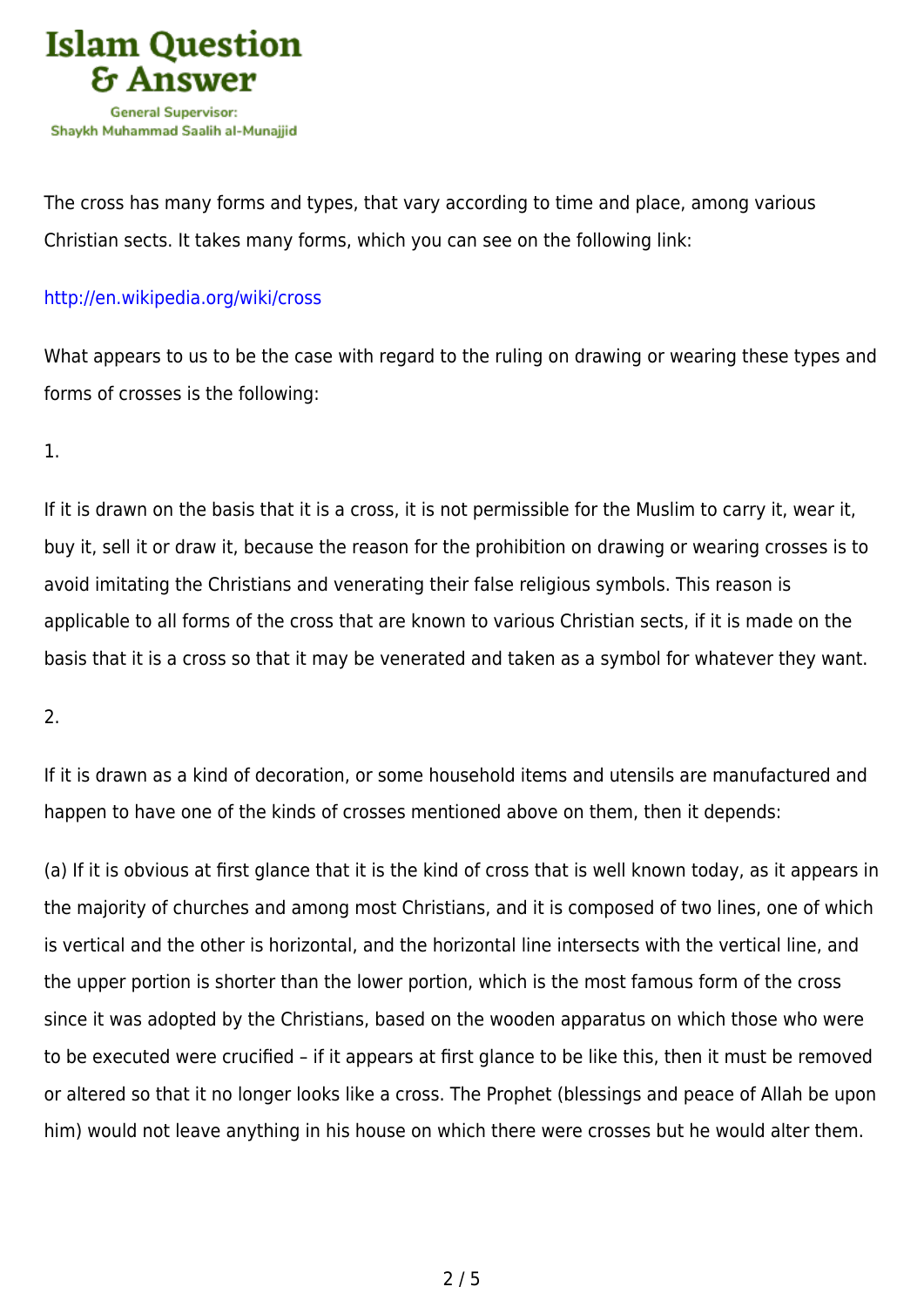

Shavkh Muhammad Saalih al-Munaiiid

(b) But if the shape of the cross is not obvious, and it is only part of the design and is unintentional, or if the designer of a structure decided that crossed lines were more appropriate, or it is used as a mathematical symbol, such as the plus sign and multiplication sign in arithmetic, then in this case it does not have to be altered or removed, and there is nothing wrong with making it or selling anything that contains it, because the reason for prohibition – which is imitating the disbelievers and venerating their symbols – is not present in this case, and the symbol of the cross in this case is subtle and is not noticeable.

Shaykh Ibn 'Uthaymeen (may Allah have mercy on him) said:

Firstly: it is essential to determine whether this is a cross, because there are some things that some people think are crosses, when in fact they are not.

Secondly: we should determine whether it has been made because it is a cross, and not because it is a design on a garment, for example, because the Christians venerate the cross, so it is not possible that they would make it a decorative feature on a garment; rather they would treat it with respect.

It is essential to note these two points, then if we determine that it is indeed a cross, then it is obligatory, or at least Sunnah, to cut it up, and we should boycott these garments on which there are crosses, because if we boycott them and the traders do not benefit from them, they will also boycott them.

Something similar may be said regarding the six-pointed star which is said to be the symbol of the Jews; it comes under the same ruling as the cross, even though the Jews do not take it for worship, because it is something that is unique to them.

We asked some Christians who became Muslim about it (i.e., the cross) and they said: In our view the cross is the well-known cross, composed of two lines, one of which is horizontal and the other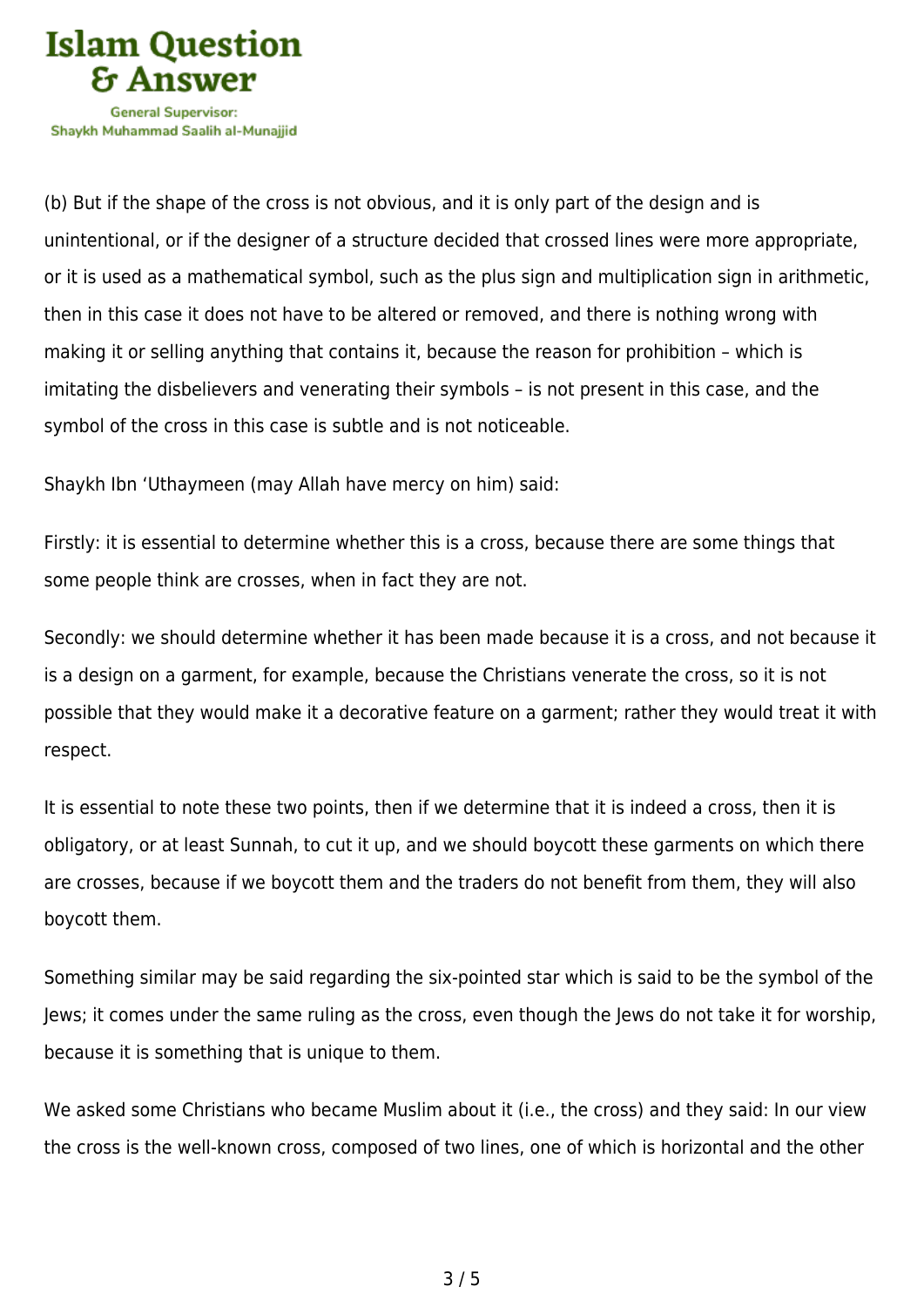

is vertical, and the vertical line is longer than the other.

We even asked them about the watch that they call the cross watch, and they said: This is not meant to be a cross; it is only the trademark of the company, because what they say about the Christian cross is that it is a long vertical line intersected by a horizontal line, and one part of the vertical line is longer than the other. And this reflects reality, because when a person was crucified, a piece of wood was placed horizontally so that his arms could be tied to it, so how could the piece of wood for his arms be placed halfway down the vertical piece? Rather it should be higher up. Hence we have our doubts about what was published two years ago which showed various forms and said that they were all crosses! Moreover, is the plus sign (+) a cross? It is not a cross.

Similarly, in times past there was the bucket with which water would be brought up from the well, which was attached by a rope to a structure composed of two pieces of wood, one horizontal and the other vertical. Such things do not come under the heading of crosses.

What is regarded as a cross is that which is made on the basis that it is a cross. End quote.

Liqa' al-Baab al-Maftooh (no. 21, question no. 7)

He (may Allah have mercy on him) also said:

As for that which is obviously not intended to be a cross, so it is not venerated and is not a religious symbol, such as some mathematical signs, or what is seen on some electronic wristwatches of plus signs, there is nothing wrong with this, and it is not regarded as being a cross at all. End quote.

Majmoo' Fataawa wa Rasaa'il Ibn 'Uthaymeen (vol. 18, 114, 115, answer to question no. 9) In Liqaa'aat al-Baab al-Maftooh (no. 199, question no. 9) he (may Allah have mercy on him) was